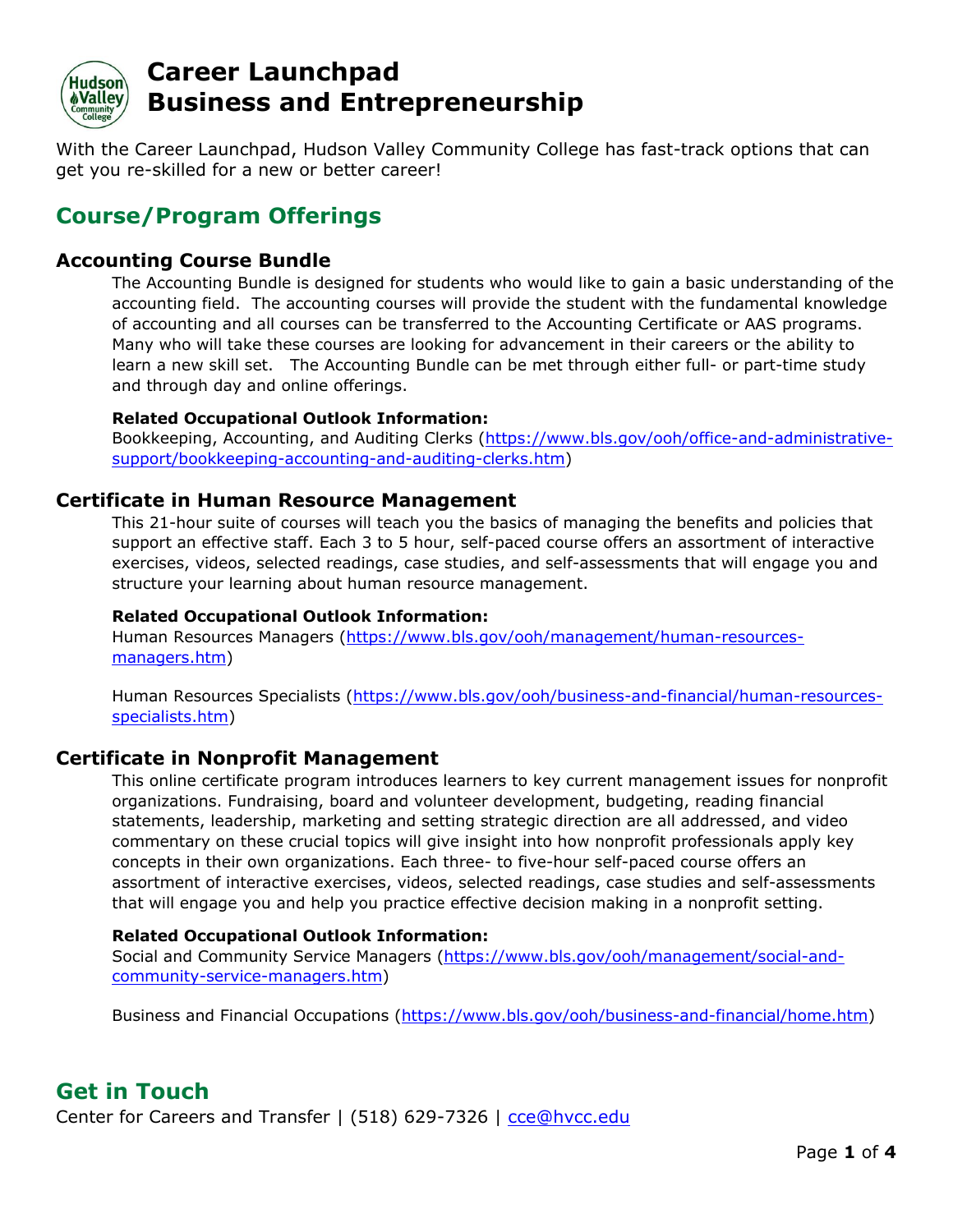

With the Career Launchpad, Hudson Valley Community College has fast-track options that can get you re-skilled for a new or better career!

# **Course/Program Offerings**

## **Entrepreneurship Course Bundle**

The Entrepreneurship Bundle is designed to provide aspiring and existing entrepreneurs with key entrepreneurial skills and business education skills to launch a new business. The program aims to increase the likelihood of success by reinforcing the concepts and skills necessary to create, design and launch a successful new business. This program provides the entrepreneurial skills needed by those whose dream is to run their own business or to become a driver of innovation in an established company. At the same time, those who already own a business will find that it helps them to advance their skill set. Credits earned in this program are directly applicable to the Entrepreneurship Certificate or AAS degree program. The Entrepreneurship Bundle can be met through either full- or part-time study and through day and online offerings.

#### **Related Occupational Outlook Information:**

Not Available

## **Microsoft Office Specialist 2019 Certification Training**

This course prepares you for the Microsoft Office Specialist (MOS) 2019 certification exams for Word, Excel, PowerPoint, Access, and Outlook. You will build your expertise in these programs through hands-on exercises, in-depth course material, and supplemental video demonstrations. By course completion, you will be fully prepared to take the MOS Certification Exams MO-100 (Word), MO-200 (Excel), MO-300 (PowerPoint), MO-400 (Outlook), and MO-500 (Access) exams. The vouchers are prepaid access to sit for the certifying exams upon eligibility. Proctor fees may apply, which are not included.

#### **Related Occupational Outlook Information:**

Computer Support Specialists [\(https://www.bls.gov/ooh/computer-and-information](https://www.bls.gov/ooh/computer-and-information-technology/computer-support-specialists.htm)[technology/computer-support-specialists.htm\)](https://www.bls.gov/ooh/computer-and-information-technology/computer-support-specialists.htm)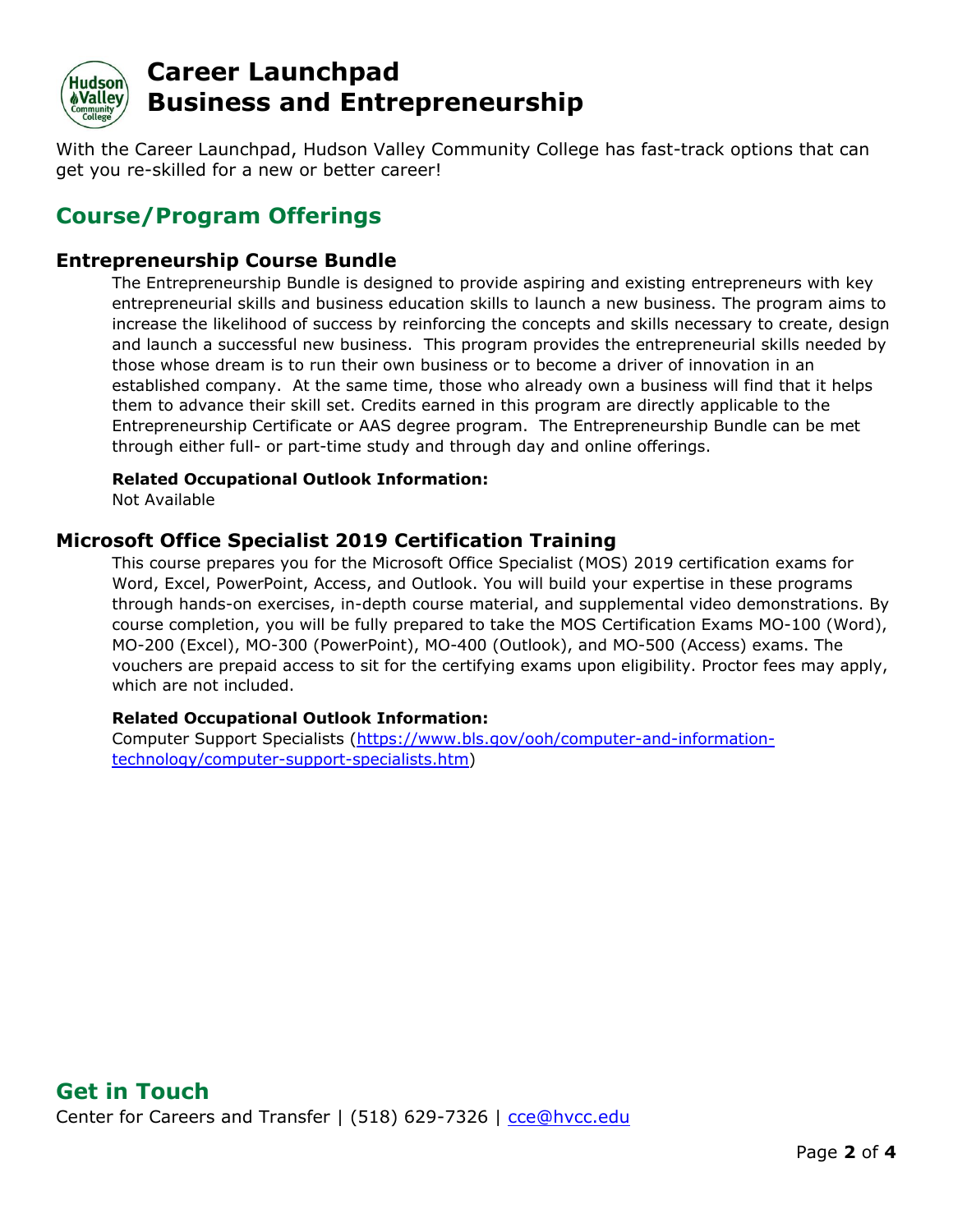

With the Career Launchpad, Hudson Valley Community College has fast-track options that can get you re-skilled for a new or better career!

# **Course/Program Offerings**

## **Paralegal Certificate Course**

This intensive, nationally-acclaimed program is designed for beginning and advanced legal workers. You will be trained to assist trial attorneys, interview witnesses, investigate complex fact patterns, research the law and assist in preparing cases for courtroom litigation. The instruction is practiceoriented and relates to those areas of the law in which legal assistants are in most demand. The online paralegal course is split into two parts: Introduction to Paralegal Studies and Advanced Paralegal Concepts. All registered students will be enrolled in both sections, which will be completed consecutively.

- Introduction to Paralegal Studies provides the foundation for paralegal study. During the sevenweek course, you will gain an understanding of the American legal system and learn how you can be of assistance in the exciting field of law.

- Advanced Paralegal Concepts takes over where the introduction leaves off. In this seven-week course, you will learn the advanced skills of legal research and writing, formal and informal advocacy, and appellate procedure.

#### **Related Occupational Outlook Information:**

Paralegals and Legal Assistants [\(https://www.bls.gov/ooh/legal/paralegals-and-legal](https://www.bls.gov/ooh/legal/paralegals-and-legal-assistants.htm)[assistants.htm\)](https://www.bls.gov/ooh/legal/paralegals-and-legal-assistants.htm)

### **Project Management**

Need to earn 60 PDUs to maintain your Project Management Professional (PMP) certification? Are you also looking for a high quality and interesting training program to fulfill this requirement? This 60 PDU bundle offers Project Management Professionals access to online, self-paced courses at a fraction of the price of purchasing courses individually. For \$999 participants can access seven online project management courses for a full year and earn 60 PDUs

#### **Related Occupational Outlook Information:**

Business and Financial Occupations [\(https://www.bls.gov/ooh/business-and-financial/home.htm\)](https://www.bls.gov/ooh/business-and-financial/home.htm)